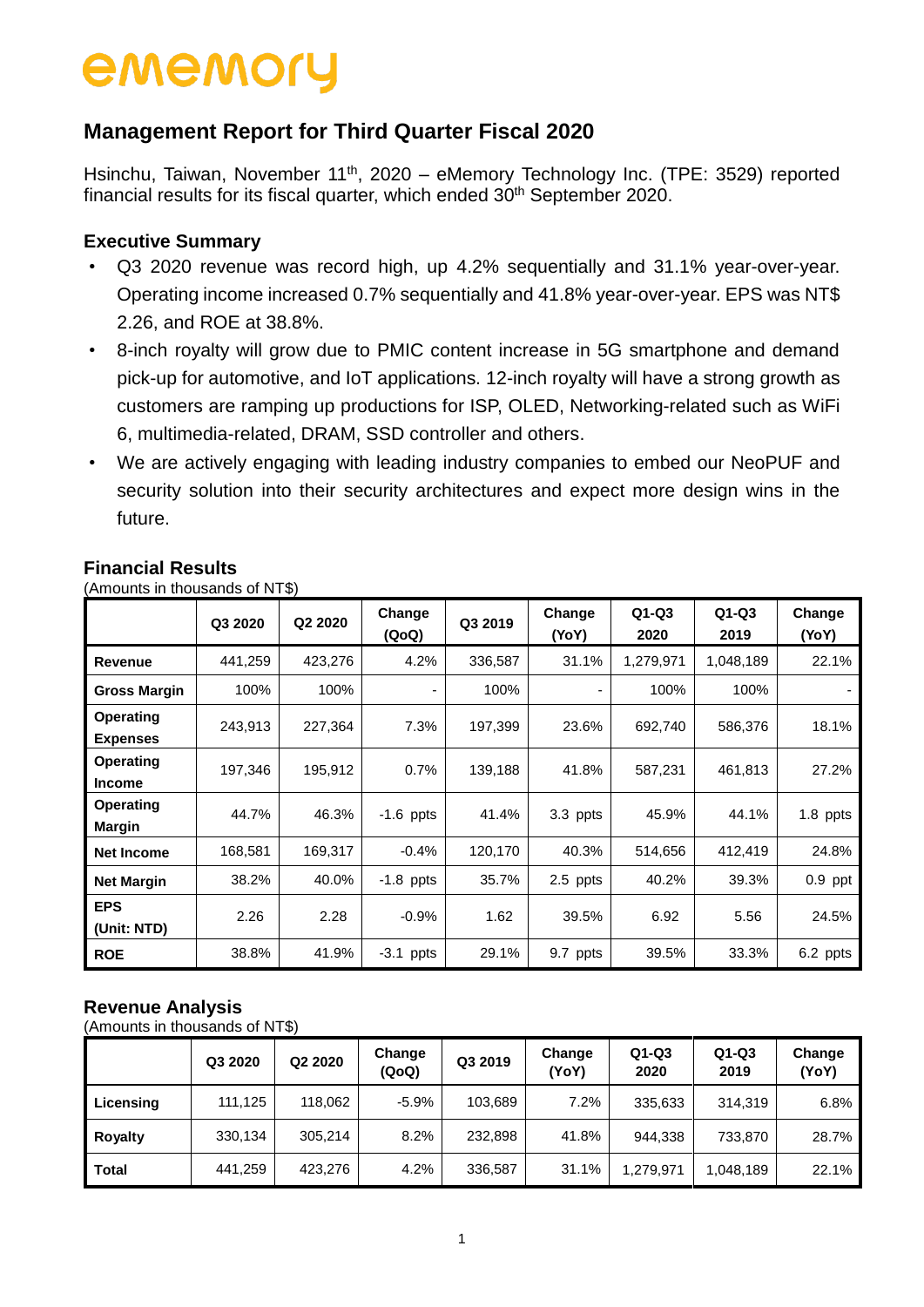#### (Amounts in thousands of US\$)

|              | Q3 2020 | Q2 2020 | Change<br>(QoQ) | Q3 2019 | Change<br>(YoY) | $Q1-Q3$<br>2020 | $Q1-Q3$<br>2019 | Change<br>(YoY) |
|--------------|---------|---------|-----------------|---------|-----------------|-----------------|-----------------|-----------------|
| Licensing    | 3,765   | 3,953   | $-4.8%$         | 3,335   | 12.9%           | 11,260          | 10.146          | 11.0%           |
| Royalty      | 11,195  | 10,196  | 9.8%            | 7,488   | 49.5%           | 31,727          | 23,763          | 33.5%           |
| <b>Total</b> | 14,960  | 14,149  | 5.7%            | 10,823  | 38.2%           | 42,987          | 33,909          | 26.8%           |

#### **Revenue analysis by technology**

|                   |                    | Q3 2020              |                 |                      |                          |                 |                        |                 |                 |  |  |  |  |  |
|-------------------|--------------------|----------------------|-----------------|----------------------|--------------------------|-----------------|------------------------|-----------------|-----------------|--|--|--|--|--|
| <b>Technology</b> |                    | <b>Total Revenue</b> |                 |                      | <b>Licensing Revenue</b> |                 | <b>Royalty Revenue</b> |                 |                 |  |  |  |  |  |
|                   | % of Q3<br>Revenue | Change<br>(QoQ)      | Change<br>(YoY) | % of Q3<br>Licensina | Change<br>(QoQ)          | Change<br>(YoY) | $%$ of Q3<br>Royalty   | Change<br>(QoQ) | Change<br>(YoY) |  |  |  |  |  |
| <b>NeoBit</b>     | 53.7%              | 7.3%                 | 10.4%           | 22.4%                | 22.5%                    | $-31.4%$        | 64.2%                  | 5.8%            | 18.9%           |  |  |  |  |  |
| <b>NeoFuse</b>    | 39.8%              | $-2.4%$              | 84.9%           | 61.7%                | $-18.2%$                 | 42.7%           | 32.4%                  | 11.4%           | 128.2%          |  |  |  |  |  |
| <b>PUF-Based</b>  | 1.4%               | 120.6%               | 100.0%          | 5.6%                 | 120.6%                   | 100.0%          | $0.0\%$                | $0.0\%$         | $0.0\%$         |  |  |  |  |  |
| <b>MTP</b>        | 5.1%               | 13.6%                | $-16.1%$        | 10.3%                | 3.0%                     | -40.9%          | 3.4%                   | 26.9%           | 45.5%           |  |  |  |  |  |

|                   | Q1-Q3 2020            |                      |                         |                          |                        |              |  |  |  |  |  |  |
|-------------------|-----------------------|----------------------|-------------------------|--------------------------|------------------------|--------------|--|--|--|--|--|--|
| <b>Technology</b> |                       | <b>Total Revenue</b> |                         | <b>Licensing Revenue</b> | <b>Royalty Revenue</b> |              |  |  |  |  |  |  |
|                   | % of Q1-Q3<br>Revenue | Change (YoY)         | % of Q1-Q3<br>Licensing | Change (YoY)             | % of Q1-Q3<br>Royalty  | Change (YoY) |  |  |  |  |  |  |
| <b>NeoBit</b>     | 53.2%                 | 3.6%                 | 20.7%                   | $-17.5%$                 | 64.7%                  | 6.7%         |  |  |  |  |  |  |
| <b>NeoFuse</b>    | 41.3%                 | 71.8%                | 67.6%                   | 27.1%                    | 31.9%                  | 133.7%       |  |  |  |  |  |  |
| <b>PUF-Based</b>  | 0.7%                  | 1,429.3%             | 2.9%                    | 1,429.3%                 | $0.0\%$                | 0.0%         |  |  |  |  |  |  |
| <b>MTP</b>        | 4.8%                  | $-25.9%$             | 8.8%                    | $-41.9%$                 | 3.4%                   | $-0.3%$      |  |  |  |  |  |  |

• NeoBit: OTP technology covers from 0.25um to 55nm.

• NeoFuse: OTP technology covers mainly from 0.18um to 5nm.

• PUF-Based: OTP technology covers mainly from 65nm to 5nm.

• MTP: MTP technology covers from 0.18um to 55nm, offering high density memory and allowing up to 100K rewritable times with zero additional masking layers.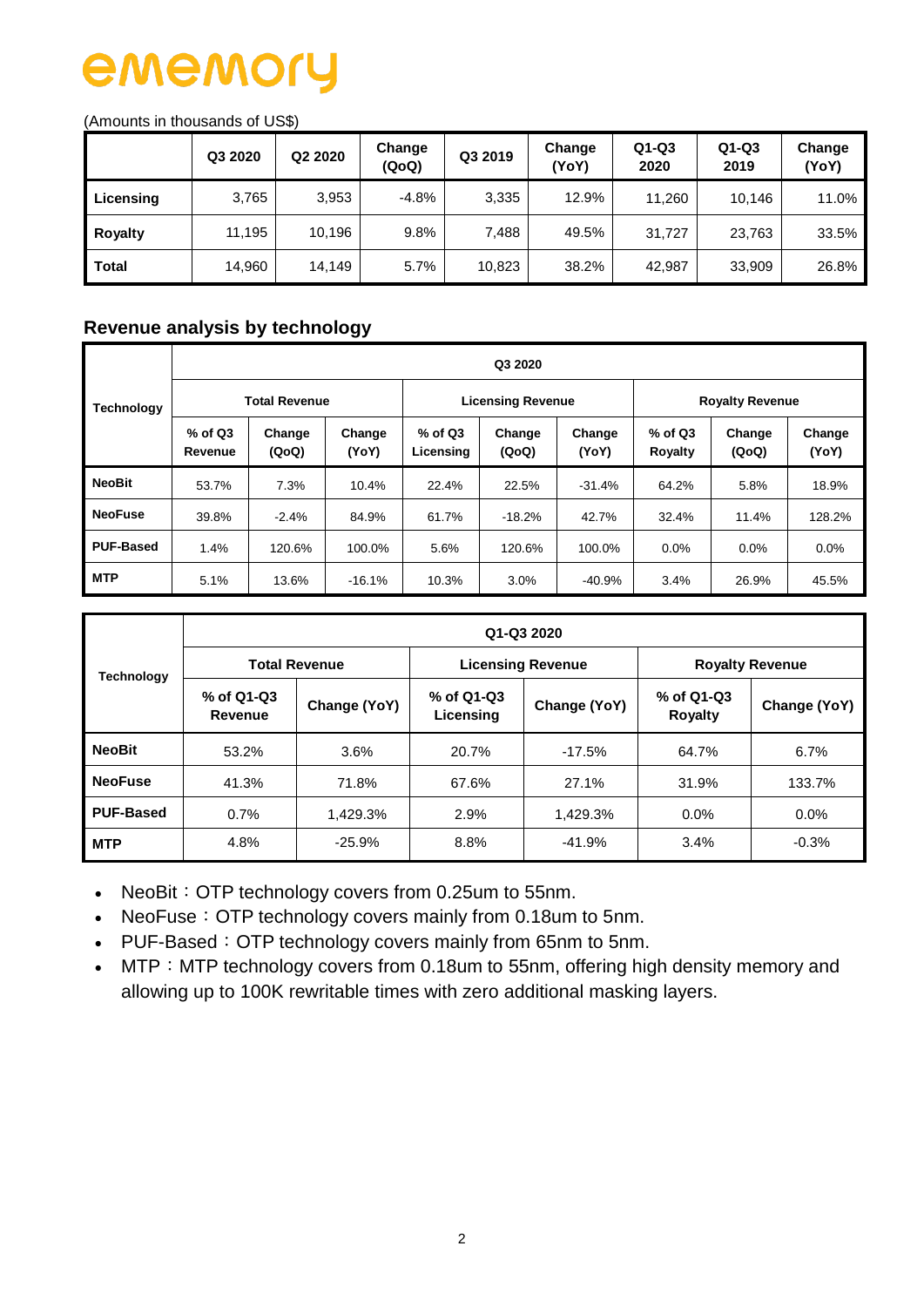|                   |         | Q3 2020         | Q1-Q3 2020      |            |                 |  |
|-------------------|---------|-----------------|-----------------|------------|-----------------|--|
| <b>Wafer Size</b> | % of Q3 | Change<br>(QoQ) | Change<br>(YoY) | % of Q1-Q3 | Change<br>(YoY) |  |
| 8-inch            | 60.2%   | 1.7%            | 27.6%           | 62.7%      | 16.9%           |  |
| 12-inch           | 39.8%   | 19.8%           | 70.5%           | 37.3%      | 55.0%           |  |

#### **Royalty revenue analysis by wafer size (8-inch vs 12-inch)**

### **Key Business Developments**

Licensing

- Technology License
	- $\checkmark$  7 licensing contracts were signed during this quarter, 6 for NeoFuse and 1 for NeoMTP.
	- $\checkmark$  As of September 30<sup>th</sup>, 2020, we have technologies under development for the adoption of 98 different process platforms, ranging from 0.25um to 5nm.

#### **Development of Key Technology on 12-inch Nodes**

|                   | $5/6$ nm |   |   | 7/10nm   12/16nm   22/28nm | 40nm |    |    | 55/65nm 80/90nm 0.11/0.13um | 0.18um | Total |
|-------------------|----------|---|---|----------------------------|------|----|----|-----------------------------|--------|-------|
| Qualified         | 0        | ◠ | 3 | 31                         | 15   | 25 | 16 |                             |        | 110   |
| <b>Developing</b> |          |   | 5 |                            | 5    | 15 | 15 |                             |        | 62    |

- Design License
	- $\checkmark$  A total of 136 product tape-outs occurred in the third quarter of 2020.
		- 2 tape-outs at 7nm for multimedia and processor related.
		- 3 tape-outs at 14nm/16nm for video processor, DTV, and SSD controller.
		- 12 tape-outs at 22nm/28nm for ISP, OLED driver, WiFi 6, HDMI, and etc.
		- 2 tape-outs at 25nm for DRAM.
		- 7 tape-outs at 40nm for ISP, MCU, and OLED driver.
		- 11 tape-outs at 55nm/63nm/65nm for MCU, OLED driver, LCD driver, TDDI, Bluetooth and 2.4GHz-related RF.
		- 13 tape-outs at 80nm/90nm for CIS, OLED driver, LCD driver, and TDDI.
		- 22 tape-outs at 0.13um for PMIC, MCU, LCD driver, USB, and T-con.
		- 63 tape-outs at 0.18um for PMIC, ambient light sensor, controller, magnetics, accelerometer, temperature sensor, CIS, MCU, OLED driver, LCD driver, RFID, Clock, HDMI, LED driver, Motor driver, oscillator, and etc.
		- 1 tape-outs at 0.25um for gyroscope.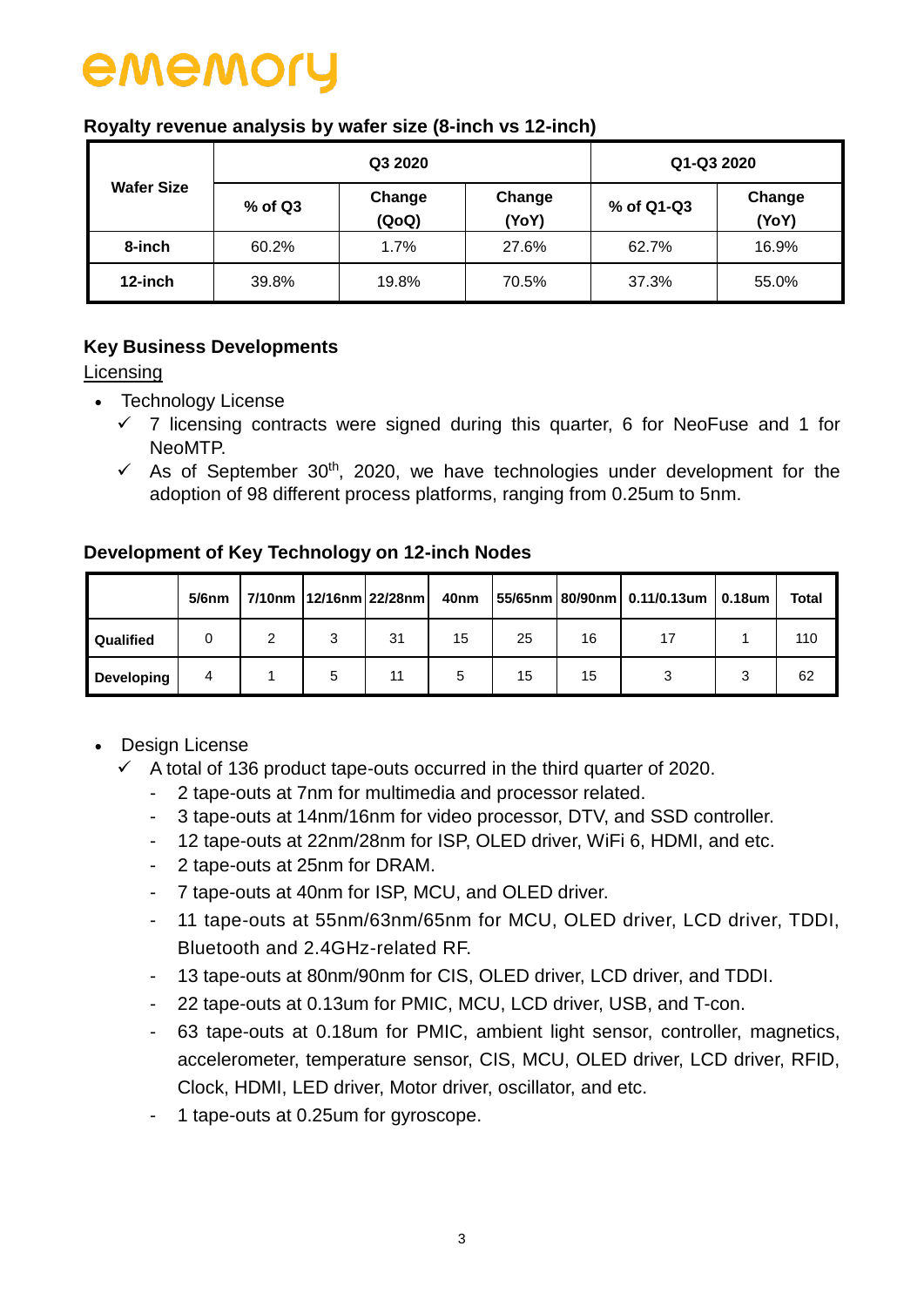$\checkmark$  As of September 30<sup>th</sup>, 2020, eMemory's cumulative number of design licenses has increased to 5,131––a direct result of our ongoing effort in expanding and diversifying our technologies for adoption in a wide range of applications.

### **Future Growth Drivers**

#### License

 NeoFuse and NeoPUF will continue to grow due to increasing demand for design license activity and technology platforms that are continuously built among foundry partners.

#### **Royalty**

- 8-inch royalty will grow due to PMIC content increase in 5G smartphone and demand pick-up for automotive, and IoT applications.
- 12-inch royalty will have a strong growth as customers are ramping up productions for ISP, OLED, Networking-related such as WiFi 6, multimedia-related, DRAM, SSD controller and others.

#### New Business Development

- NeoFuse in advanced process is adopted for secure Key storage to replace conventional e-Fuse. We expect this will be a trend for security requirement.
- Business activities of PUF-based security solutions are in progress in the applications of IoT, industrial IoT, AI, Blockchain, FPGA, data processor unit, mobile storage (UFS), and automotives.
- Partnership with Processor IP vendors i.e. ARM and RISC-V related continue to extend our PUF-based security solution platform and bring in more customer adoption.

### New IP Technology Development

- Developing 6nm and 5nm plus (N5P) technology with our leading foundry partner.
- In Q3, we have announced crypto processor, PUFiot, which integrates our Root-of-Trust, PUFrt, with crypto engines. PUFiot is targeting to provide IoT and AI chips with comprehensive but easy to use security solutions.
- We will continue to develop our PUF-based solution to implement HSM (Hardware Security Module), which can be embedded in the chip to provide security function for network application.

### **Financial Review**

Gross margin Gross margin remained at 100%.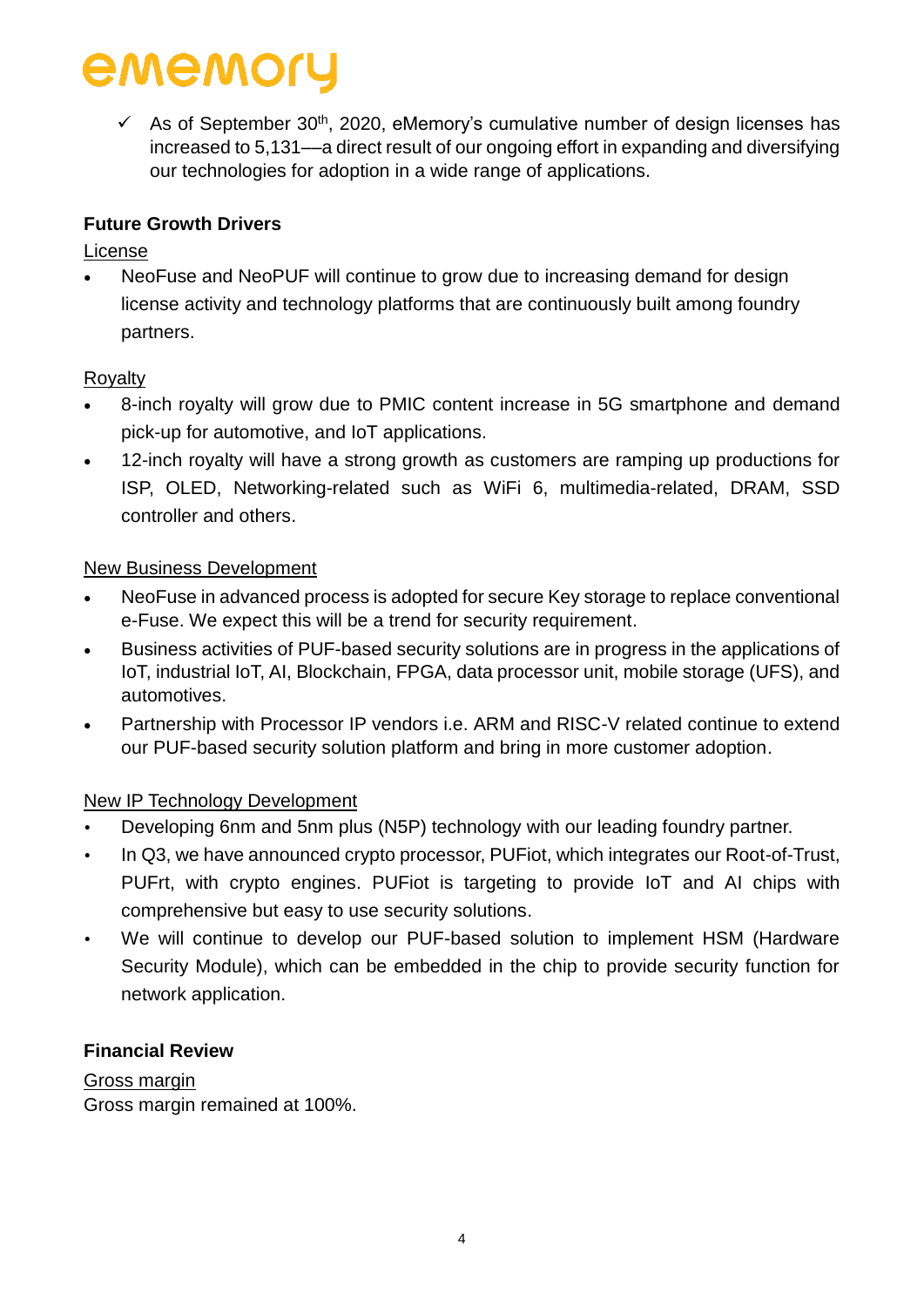#### Operating expenses

- The total operating expenses in Q3 2020 were NT\$ 243.91 million and represented 55.3% of the total revenue, which decreased from 58.6% of the total revenue in the prior year.
- Operating expenses increased by 7.3% sequentially and 23.6% year-over-year. The sequential and year-over-year increase were mainly attributable to expected credit losses of NT\$ 11.23 million, affecting the operating ratio by 2.54%. The reason is that a Chinese foundry delayed the remittance due to a tax exemption approval flow deferment. It is expected to be deferred to the fourth quarter of this year and the expense will be reversed then.

#### Non-operating items and income tax expense

- Non-operating items for the quarter were NT\$ 1.63 million, which decreased 42.3% sequentially, but increased 17.5% year-over-year. The decrease was due to the exchange losses caused by the appreciation of Taiwan dollar.
- The first three quarters of 2020 effective tax rate was 14.2%.

#### Net Income and EPS

- Net income for the quarter was NT\$ 168.58 million, a decrease of 0.4% sequentially but an increase of 40.3% year-over-year.
- Earnings per share was NT\$ 2.26 in Q3 2020. ROE was 38.8%.

#### Current assets and current liabilities

- As of September 30<sup>th</sup>, 2020, cash increased by NT\$ 170.78 million from December 31<sup>st</sup>, 2019 to NT\$ 1,434.64 million.
- Total current assets including cash were NT\$ 1,637.97 million, with an increase of NT\$ 221.21 million from December 31<sup>st</sup>, 2019. The increase was due to the growth in revenue.
- Total current liabilities increased by NT\$ 99.70 million from December 31<sup>st</sup>, 2019 to NT\$ 404.85 million, mainly due to the increase in contract liabilities, bonuses payable to employees and directors, current tax liabilities, and short-term bank loans.
- Net working capital was NT\$ 1,233.12 million and the current ratio was 4.0x.

### Cash flows

- As of September 30<sup>th</sup>, 2020, net cash generated from operating activities totaled NT\$ 596.37 million, including NT\$ 600.06 million from income before income tax, NT\$ 43.87 million from depreciation and amortization, and NT\$ 47.56 million used in other operating activities, which included tax payment of NT\$ 79.61 million.
- Net cash used in investing activities was NT\$ 5.17 million at the end of September  $30<sup>th</sup>$ , 2020, has a decrease as compared with the same period last year, primarily related to disposal of financial assets measured at amortized cost.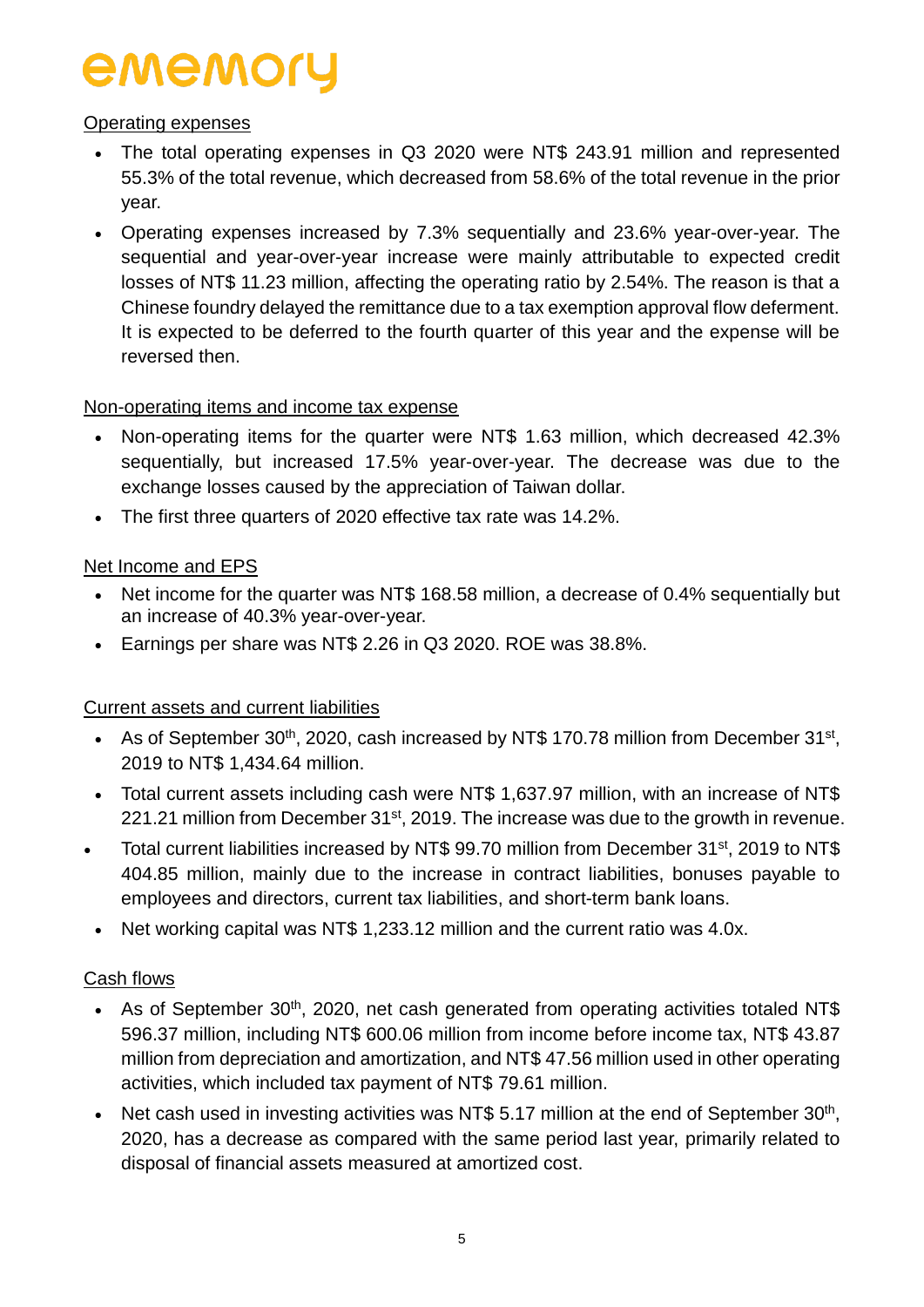- Net cash used in financing activities was NT\$ 416.44 million at the end of September 30<sup>th</sup>, 2020, has a decrease as compared with the same period last year, mainly attributable to the decrease in cash dividends paid, new bank loans, and increase in employee stock options.
- As a result, cash increased by NT\$ 170.78 million to NT\$ 1,434.64 million from December 31<sup>st</sup>, 2019 to September 30<sup>th</sup>, 2020.

#### Employee

• As of September 30<sup>th</sup>, 2020, eMemory has 259 full-time employees, including 178 R&D engineers. 100% owned subsidiary, PUFsecurity has 27 full-time employees, including 15 R&D engineers.

#### **Cautionary Statement**

This report contains forward-looking statements, which are subject to risk factors associated with semiconductor and intellectual property business. We believe that the expectations reflected in these statements are reasonable. However, they may be affected by a variety of variables, many of which are beyond our control. These variables could cause actual results or trends to differ materially which include, but are not limited to: wafer price fluctuation, actual demand, rapid technology change, delays or failures in customers' tape-outs into wafer production, our ability to negotiate, monitor and enforce agreements for the determination and payment of royalties, any bug or fault in our technology which leads to significant damage to our technology and reputation, actual or potential litigation, semiconductor industry cycle and general economic conditions. Unless as required by law, eMemory undertakes no obligation to update or revise any forward-looking statements, whether as a result of new information, future events, or otherwise.

#### **Contact**

Fiona Lai Investor Relations eMemory Technology Inc. +886-3-5601168 [ir@ememory.com.tw](mailto:ir@ememory.com.tw)

**-Financial Statements To Follow-**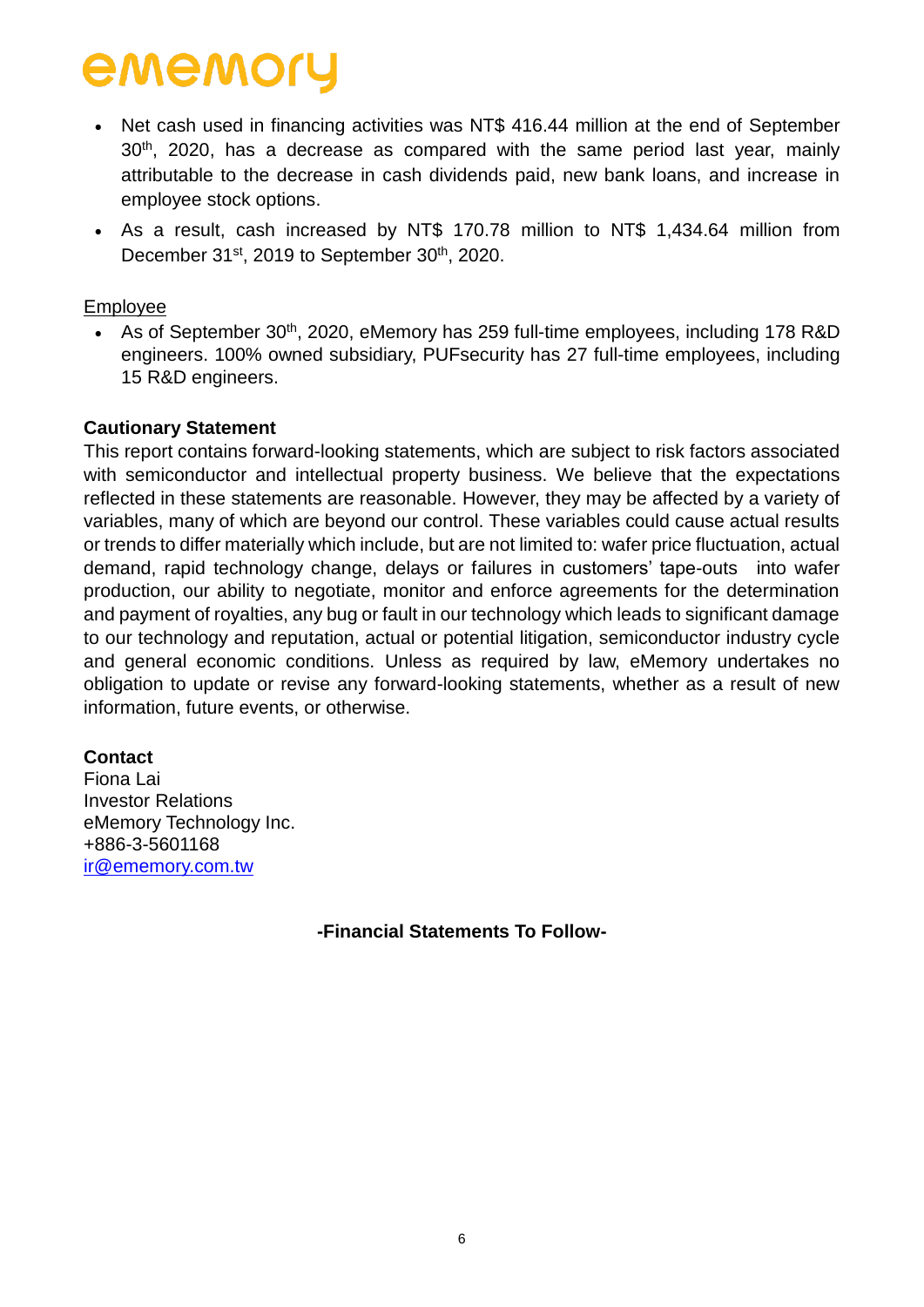#### **CONSOLIDATED BALANCE SHEETS**

**(In Thousands of New Taiwan Dollars)**

|                                                                           | September 30,<br>2020<br>(Reviewed) |                          | December 31,<br>2019<br>(Audited) |                          | September 30,<br>2019<br>(Reviewed) |                          |                                               | September 30,<br>2020<br>(Reviewed) |                | December 31,<br>2019<br>(Audited) |                        | September 30,<br>2019<br>(Reviewed) |                 |
|---------------------------------------------------------------------------|-------------------------------------|--------------------------|-----------------------------------|--------------------------|-------------------------------------|--------------------------|-----------------------------------------------|-------------------------------------|----------------|-----------------------------------|------------------------|-------------------------------------|-----------------|
| <b>ASSETS</b>                                                             | <b>Amount</b>                       | %                        | <b>Amount</b>                     | %                        | <b>Amount</b>                       | %                        | <b>LIABILITIES AND EQUITY</b>                 | Amount                              | %              | Amount                            | %                      | <b>Amount</b>                       | %               |
| <b>CURRENT ASSETS</b>                                                     |                                     |                          |                                   |                          |                                     |                          | <b>CURRENT LIABILITIES</b>                    |                                     |                |                                   |                        |                                     |                 |
| Cash                                                                      | \$1,434,636                         | 65                       | \$1,263,858                       | 62                       | \$1,093,653                         | 57                       | Short-term bank loans                         | \$<br>20,000                        |                | \$                                |                        | \$                                  |                 |
| Accounts receivable - net                                                 | 149,105                             | $\overline{7}$           | 126,812                           | $\overline{7}$           | 145,610                             | 8                        | Contract liabilities - current                | 56,002                              | 2              | 32,837                            | $\overline{2}$         | 33,983                              | $\overline{2}$  |
| Other receivables                                                         | 156                                 | $\sim$                   | 1,929                             | $\sim$                   | 255                                 | $\overline{\phantom{a}}$ | Other payables                                | 89,622                              | $\overline{4}$ | 80,914                            | $\boldsymbol{\Lambda}$ | 88,483                              | $\overline{5}$  |
| Other receivables - related parties                                       | 427                                 |                          | 410                               | $\sim$                   | 469                                 |                          | Bonuses payable to employees and directors    | 147,565                             | $\overline{7}$ | 125,120                           | 6                      | 125,808                             | $\overline{7}$  |
| Prepayments                                                               | 50,037                              | $\overline{2}$           | 19,472                            | $\overline{1}$           | 50,471                              | 3                        | Payables on equipment                         | 3,755                               |                | 4,861                             |                        | 882                                 |                 |
| Other current assets                                                      | 3,608                               |                          | 4,275                             | $\equiv$                 | 3,891                               |                          | <b>Current tax liabilities</b>                | 79,059                              | $\overline{4}$ | 56,576                            | 3                      | 58,726                              | $\mathbf{3}$    |
| Total current assets                                                      | 1,637,969                           | 74                       | 1,416,756                         | 70                       | 1,294,349                           | 68                       | Lease liabilities - current                   | 1,800                               | $\sim$         | 3,114                             |                        | 3,103                               |                 |
|                                                                           |                                     |                          |                                   |                          |                                     |                          | Other current liabilities                     | 7,050                               | $\equiv$       | 1,731                             | $\equiv$               | 1,725                               | $\sim$ $\sim$   |
|                                                                           |                                     |                          |                                   |                          |                                     |                          | <b>Total current liabilities</b>              | 404,853                             | 18             | 305,153                           | 15                     | 312,710                             | $-17$           |
| <b>NON-CURRENT ASSETS</b><br>Financial assets at fair value through other |                                     |                          |                                   |                          |                                     |                          | NON-CURRENT LIABILITIES                       |                                     |                |                                   |                        |                                     |                 |
| comprehensive income - noncurrent                                         | 17,100                              | $\overline{1}$           | 15,530                            |                          | 15,209                              |                          | Lease liabilities - noncurrent                | 2,327                               |                | 4,246                             |                        | 5,028                               |                 |
| Financial assets at amortized cost - noncurrent                           | 113                                 | $\sim$                   | 33,613                            | $\overline{2}$           | 33,612                              | $\overline{2}$           | Net defined benefit liabilities - noncurrent  | 20,915                              | $\overline{1}$ | 21,384                            |                        | 19,918                              |                 |
| Investment accounted for using equity method                              | 2,681                               | $\sim$                   | 5,382                             | $\sim$                   | 6,356                               | $\sim$                   | Guarantee deposits received                   | 530                                 |                | 530                               |                        | 530                                 |                 |
| Property, plant and equipment                                             | 472,984                             | 21                       | 477,171                           | 23                       | 479,979                             | 25                       | Total non-current liabilities                 | 23,772                              | $\overline{1}$ | 26,160                            | $\overline{1}$         | 25,476                              | $\overline{1}$  |
| Right-of-use assets                                                       | 4,059                               | $\sim$                   | 7,287                             | $\sim$                   | 8,070                               | $\overline{\phantom{a}}$ |                                               |                                     |                |                                   |                        |                                     |                 |
| Intangible assets                                                         | 75,116                              | $\overline{4}$           | 73,805                            | $\overline{4}$           | 69,462                              | $\overline{4}$           | <b>Total liabilities</b>                      | 428,625                             | 19             | 331,313                           | $-16$                  | 338,186                             | $-18$           |
| Deferred tax assets                                                       | 3,702                               | $\overline{\phantom{a}}$ | 3,434                             | $\overline{\phantom{a}}$ | 2,677                               | $\overline{\phantom{a}}$ |                                               |                                     |                |                                   |                        |                                     |                 |
|                                                                           |                                     |                          |                                   |                          |                                     |                          | EQUITY ATTRIBUTABLE TO SHAREHOLDERS           |                                     |                |                                   |                        |                                     |                 |
| Refundable deposits                                                       | 358                                 |                          | 349                               | $\overline{\phantom{0}}$ | 349                                 | $\sim$                   | OF THE COMPANY                                |                                     |                |                                   |                        |                                     |                 |
| Total non-current assets                                                  | 576,113                             | $\frac{26}{ }$           | 616,571                           | $\frac{30}{2}$           | 615,714                             | $-32$                    |                                               |                                     |                |                                   |                        |                                     |                 |
|                                                                           |                                     |                          |                                   |                          |                                     |                          | Ordinary shares                               | 760,562                             | $\frac{34}{1}$ | 758,336                           | $-37$                  | 758,314                             | $-40$           |
|                                                                           |                                     |                          |                                   |                          |                                     |                          | Capital surplus                               | 362,825                             | 17             | 404,446                           | 20                     | 402,697                             | $-21$           |
|                                                                           |                                     |                          |                                   |                          |                                     |                          | Retained earnings                             |                                     |                |                                   |                        |                                     |                 |
|                                                                           |                                     |                          |                                   |                          |                                     |                          | Legal reserve                                 | 455,518                             | 20             | 401,471                           | 20                     | 401,471                             | 21              |
|                                                                           |                                     |                          |                                   |                          |                                     |                          | Special reserve                               | 65,586                              | $\mathbf{3}$   | 61,932                            | $\mathbf{3}$           | 61,932                              | 3               |
|                                                                           |                                     |                          |                                   |                          |                                     |                          | Unappropriated earnings                       | 594,142                             | 27             | 545,653                           | 27                     | 417,604                             | $-22$           |
|                                                                           |                                     |                          |                                   |                          |                                     |                          | Total retained earnings                       | 1,115,246                           | 50             | 1,009,056                         | 50                     | 881,007                             | $-46$           |
|                                                                           |                                     |                          |                                   |                          |                                     |                          | Other equity                                  |                                     |                |                                   |                        |                                     |                 |
|                                                                           |                                     |                          |                                   |                          |                                     |                          | Exchange differences on translating the       |                                     |                |                                   |                        |                                     |                 |
|                                                                           |                                     |                          |                                   |                          |                                     |                          | financial statements of foreign operations    | 5                                   |                | 4)                                |                        |                                     |                 |
|                                                                           |                                     |                          |                                   |                          |                                     |                          | Unrealized gain (loss) on financial assets at |                                     |                |                                   |                        |                                     |                 |
|                                                                           |                                     |                          |                                   |                          |                                     |                          | fair value through other comprehensive        |                                     |                |                                   |                        |                                     |                 |
|                                                                           |                                     |                          |                                   |                          |                                     |                          | income                                        | 64,012)                             | $\frac{3}{2}$  | 65,582)                           | $\frac{3}{2}$          | 65,903)                             | $\frac{4}{2}$   |
|                                                                           |                                     |                          |                                   |                          |                                     |                          | Total other equity                            | $64,007$ )                          | $\frac{3}{2}$  | 65,586)                           | $\frac{3}{2}$          | 65,903)                             | $\overline{4})$ |
|                                                                           |                                     |                          |                                   |                          |                                     |                          | Treasury shares                               | 404,238)                            | 18)            | 404,238)                          | 20)                    | 404,238                             | 21)             |
|                                                                           |                                     |                          |                                   |                          |                                     |                          | Total equity attributable to shareholders     |                                     |                |                                   |                        |                                     |                 |
|                                                                           |                                     |                          |                                   |                          |                                     |                          | of the Company                                | 1,770,388                           | 80             | 1,702,014                         | 84                     | 1,571,877                           | 82              |
|                                                                           |                                     |                          |                                   |                          |                                     |                          | NON-CONTROLLING INTERESTS                     | 15,069                              | $\frac{1}{2}$  |                                   |                        |                                     |                 |
|                                                                           |                                     |                          |                                   |                          |                                     |                          | Total equity                                  | 1,785,457                           | $-81$          | 1,702,014                         | $-84$                  | 1,571,877                           | $-82$           |
| <b>TOTAL</b>                                                              | \$2,214,082                         | 100                      | \$2,033,327                       | 100                      | \$1,910,063                         | 100                      | <b>TOTAL</b>                                  | \$2,214,082                         | 100            | \$2,033,327                       | 100                    | <u>\$1,910,063</u>                  | 100             |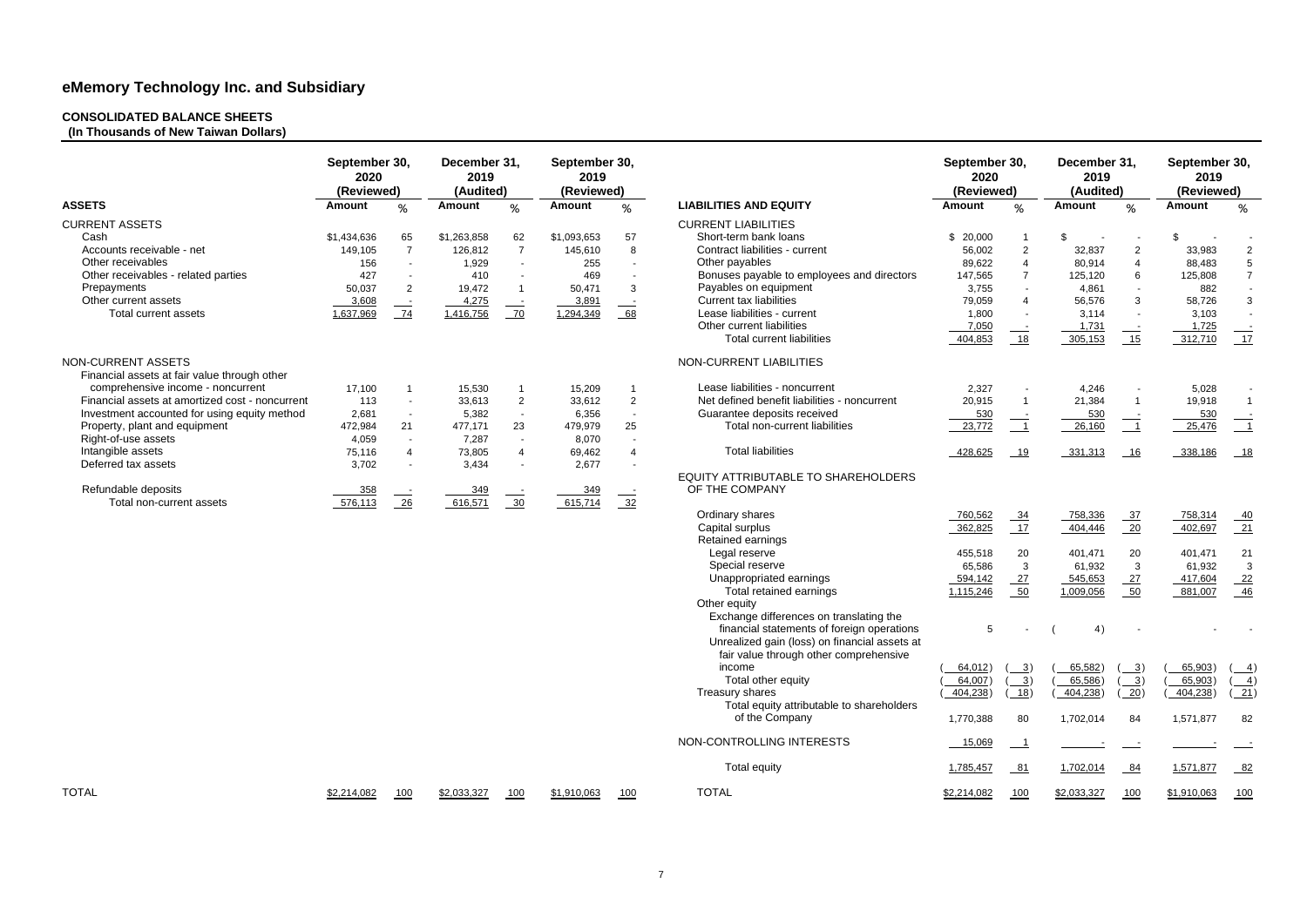#### **CONSOLIDATED STATEMENTS OF COMPREHENSIVE INCOME (In Thousands of New Taiwan Dollars, Except Earnings Per Share) (Reviewed, Not Audited)**

|                                                              |               |                | For the Three Months Ended<br>September 30 |                          |             | September 30             | For the Nine Months Ended |                                                  |
|--------------------------------------------------------------|---------------|----------------|--------------------------------------------|--------------------------|-------------|--------------------------|---------------------------|--------------------------------------------------|
|                                                              | 2020          |                | 2019                                       |                          | 2020        |                          | 2019                      |                                                  |
|                                                              | <b>Amount</b> | $\frac{0}{0}$  | Amount                                     | $\frac{9}{6}$            | Amount      | $\frac{9}{6}$            | <b>Amount</b>             | $\%$                                             |
| <b>OPERATING REVENUE</b>                                     | \$441,259     | 100            | \$336,587                                  | 100                      | \$1,279,971 | 100                      | \$1,048,189               | 100                                              |
| <b>OPERATING COSTS</b>                                       |               |                |                                            |                          |             |                          |                           |                                                  |
| <b>GROSS PROFIT</b>                                          | 441,259       | 100            | 336,587                                    | 100                      | 1,279,971   | 100                      | 1,048,189                 | 100                                              |
| <b>OPERATING EXPENSES</b>                                    |               |                |                                            |                          |             |                          |                           |                                                  |
| Selling and marketing expenses<br>General and administrative | 34,062        | 8              | 30,310                                     | 9                        | 94,444      | 7                        | 89,369                    | 8                                                |
| expenses<br>Research and development                         | 51,477        | 12             | 39,113                                     | 12                       | 147,740     | 12                       | 122,519                   | 12                                               |
| expenses                                                     | 147,140       | 33             | 125,049                                    | 37                       | 436,818     | 34                       | 377,923                   | 36                                               |
| Expected credit loss (gain)                                  | 11,234        | $\overline{2}$ | 2,927                                      | $\mathbf{1}$             | 13,738      | $\overline{1}$           | 3,435)                    |                                                  |
| Total operating expenses                                     | 243,913       | 55             | 197,399                                    | 59                       | 692,740     | 54                       | 586,376                   | 56                                               |
| OPERATING INCOME                                             | 197,346       | 45             | 139,188                                    | -41                      | 587,231     | 46                       | 461,813                   | 44                                               |
| NON-OPERATING INCOME AND<br><b>EXPENSES</b>                  |               |                |                                            |                          |             |                          |                           |                                                  |
| Interest income                                              | 1,385         |                | 2,250                                      | 1                        | 6,064       | 1                        | 7,537                     | 1                                                |
| Other income                                                 | 2,374         |                | 1,473                                      | ÷,                       | 4,753       |                          | 8,946                     | $\mathbf{1}$                                     |
| Other gains and losses                                       | 1,219)        |                | $1,099$ )                                  | $\overline{\phantom{0}}$ | 4,839       |                          | 2,236                     |                                                  |
| Finance costs                                                | 58)           |                | 43)                                        |                          | 122)        |                          | 140)                      |                                                  |
| Share of loss of associates                                  | 854)          |                | 1,196)                                     |                          | 2,703)      |                          | 3,361)                    | $\left( \begin{array}{c} -1 \end{array} \right)$ |
| Total non-operating                                          |               |                |                                            |                          |             |                          |                           |                                                  |
| income and expenses                                          | 1,628         |                | 1,385                                      | $\overline{1}$           | 12,831      | $\overline{\phantom{0}}$ | 15,218                    | $\overline{1}$                                   |
| PROFIT BEFORE INCOME TAX                                     | 198,974       | 45             | 140,573                                    | 42                       | 600,062     | 47                       | 477,031                   | 45                                               |
| <b>INCOME TAX EXPENSE</b>                                    | 30,393        | $\overline{7}$ | 20,403                                     | 6                        | 85,406      | $\overline{7}$           | 64,612                    | 6                                                |
| <b>NET PROFIT</b>                                            | 168,581       | 38             | 120,170                                    | 36                       | 514,656     | 40                       | 412,419                   | 39                                               |

(Continued)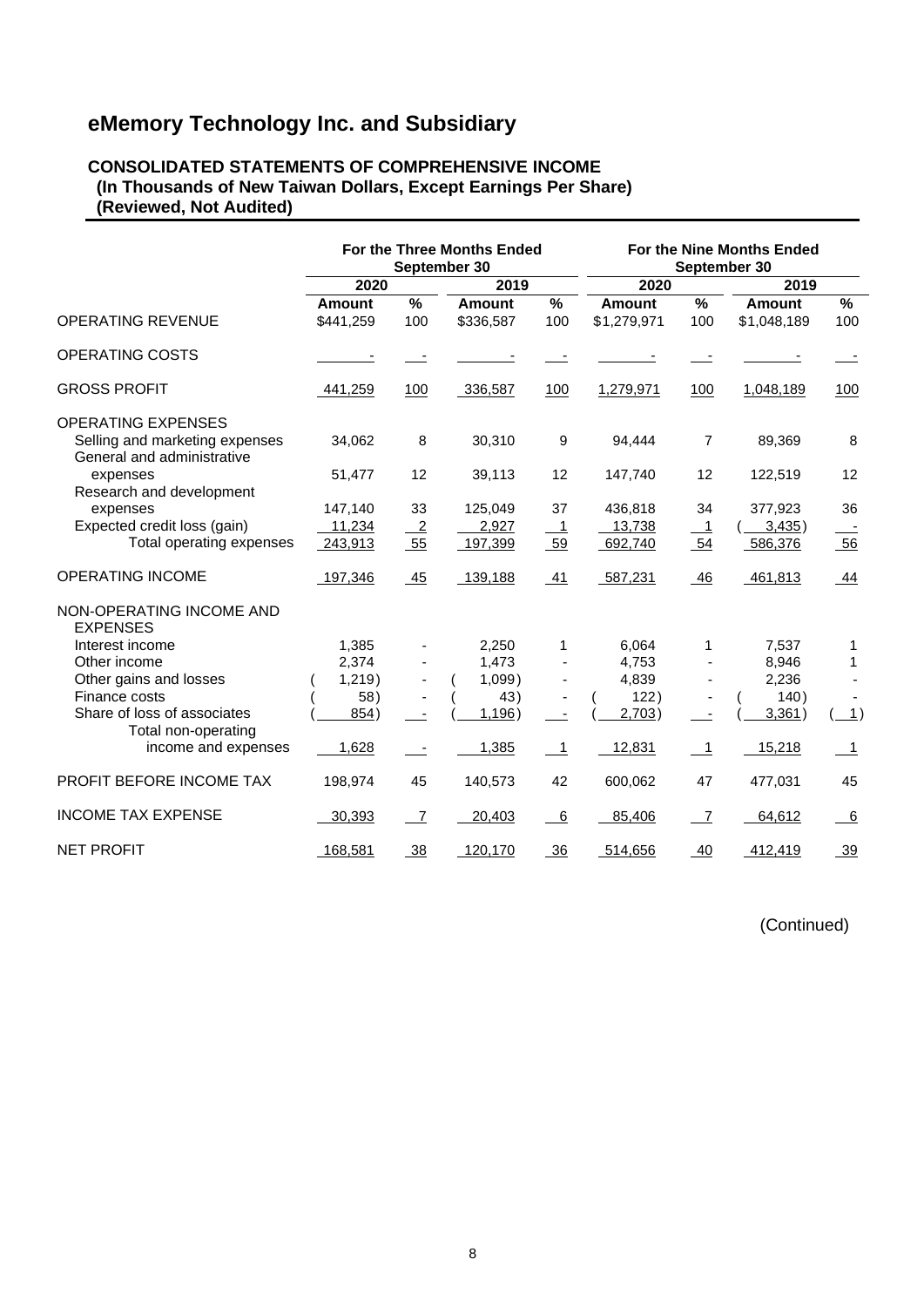#### **CONSOLIDATED STATEMENTS OF COMPREHENSIVE INCOME (In Thousands of New Taiwan Dollars, Except Earnings Per Share) (Reviewed, Not Audited)**

|                                                                                                                                                                                                 |                        |          | For the Three Months Ended<br>September 30 |                       |                        | September 30          | For the Nine Months Ended |                       |
|-------------------------------------------------------------------------------------------------------------------------------------------------------------------------------------------------|------------------------|----------|--------------------------------------------|-----------------------|------------------------|-----------------------|---------------------------|-----------------------|
|                                                                                                                                                                                                 | 2020                   |          | 2019                                       |                       | 2020                   |                       | 2019                      |                       |
| OTHER COMPREHENSIVE INCOME<br>Items that will not be reclassified<br>subsequently to profit or loss:<br>Unrealized gain (loss) on<br>investments in equity                                      | <b>Amount</b>          | $\%$     | <b>Amount</b>                              | $\frac{0}{0}$         | Amount                 | $\%$                  | <b>Amount</b>             | %                     |
| instruments at fair value<br>through other<br>comprehensive income<br>Items that may be reclassified<br>subsequently to profit or loss:<br>Exchange differences on<br>translating the financial | \$<br>198              |          | 89<br>\$                                   |                       | \$<br>1,570            |                       | $($ \$<br>3,971)          |                       |
| statements of foreign<br>operations<br>Share of the other<br>comprehensive loss of<br>associates accounted<br>for using the equity                                                              | 10                     |          |                                            |                       | 10                     |                       |                           |                       |
| method<br>Other comprehensive<br>income (loss)                                                                                                                                                  | 1<br>209               |          | 89                                         |                       | 1)<br>1,579            |                       | 3,971)                    |                       |
| TOTAL COMPREHENSIVE INCOME                                                                                                                                                                      | \$168,790              | 38       | \$120,259                                  | 36                    | \$516,235              | 40                    | \$408,448                 | 39                    |
| NET PROFIT ATTRIBUTABLE TO:<br>Owners of the Company<br>Non-controlling interests                                                                                                               | \$168,581<br>\$168,581 | 38<br>38 | \$120,170<br>\$120,170                     | 36<br>$\overline{36}$ | \$514,656<br>\$514,656 | 40<br>$\overline{40}$ | \$412,419<br>\$412,419    | 39<br>$\overline{39}$ |
| TOTAL COMPREHENSIVE INCOME<br><b>ATTRIBUTABLE TO:</b><br>Owners of the Company<br>Non-controlling interests                                                                                     | \$168,790<br>\$168,790 | 38<br>38 | \$120,259<br>\$120,259                     | 36<br>36              | \$516,235<br>\$516,235 | 40<br>40              | \$408,448<br>\$408,448    | 39<br>39              |
| <b>EARNINGS PER SHARE</b><br>Basic<br>Diluted                                                                                                                                                   | 2.26<br>2.26           |          | 1.62<br>1.61                               |                       | 6.92<br>\$<br>6.90     |                       | 5.56<br>5.53              |                       |

(Concluded)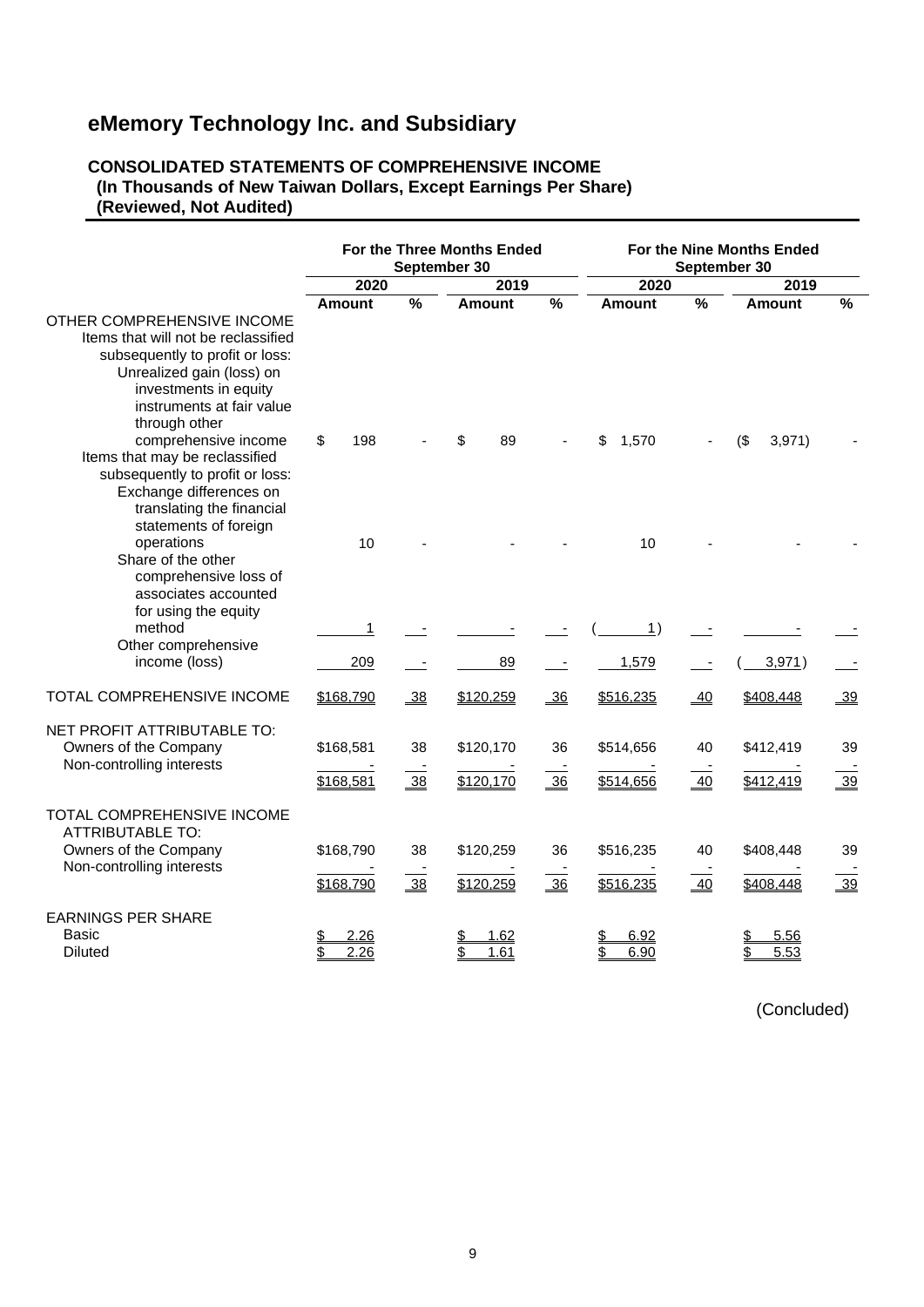#### **CONSOLIDATED STATEMENTS OF CHANGES IN EQUITY (In Thousands of New Taiwan Dollars) (Reviewed, Not Audited)**

|                                                                                                                 |                                 |           |                                              |                      |                           | Equity Attributable to Shareholders of the Company |                                                |                                                                                           |                                                                                                                          |                                  |              |                                            |                     |
|-----------------------------------------------------------------------------------------------------------------|---------------------------------|-----------|----------------------------------------------|----------------------|---------------------------|----------------------------------------------------|------------------------------------------------|-------------------------------------------------------------------------------------------|--------------------------------------------------------------------------------------------------------------------------|----------------------------------|--------------|--------------------------------------------|---------------------|
|                                                                                                                 |                                 |           |                                              |                      |                           |                                                    |                                                | <b>Exchange</b><br><b>Differences</b><br>on<br><b>Translating the</b><br><b>Financial</b> | <b>Other Equity</b><br><b>Unrealized Gain</b><br>(Loss) on<br><b>Financial Assets</b><br>at Fair Value<br><b>Through</b> |                                  |              |                                            |                     |
|                                                                                                                 | <b>Ordinary Shares</b>          |           |                                              |                      | <b>Retained Earnings</b>  |                                                    |                                                | <b>Statements</b>                                                                         | Other                                                                                                                    |                                  |              |                                            |                     |
|                                                                                                                 | <b>Shares</b><br>(In Thousands) | Amount    | <b>Capital Surplus</b>                       | <b>Legal Reserve</b> | <b>Special</b><br>Reserve | Unappropriated<br>Earnings                         | Total                                          | of Foreign<br><b>Operations</b>                                                           | Comprehensive<br>Income                                                                                                  | <b>Treasury</b><br><b>Shares</b> | <b>Total</b> | <b>Non-Controlling</b><br><b>Interests</b> | <b>Total Equity</b> |
| BALANCE, JANUARY 1, 2019                                                                                        | 75,791                          | \$757,908 | \$416,537                                    | 340,160<br>S.        | 926<br>\$                 | 684,180<br>S                                       | \$1,025,266                                    | \$                                                                                        | 61,932<br>(\$                                                                                                            | $(S$ 404,238                     | \$1,733,541  | \$                                         | \$1,733,541         |
| Appropriation of 2018 earnings<br>Legal reserve<br>Special reserve<br>Cash dividends distributed by the Company |                                 |           | $\overline{\phantom{a}}$<br>$\sim$           | 61,311               | 61,006                    | 61,311)<br>61,006<br>556,678                       | 556,678)                                       |                                                                                           |                                                                                                                          | $\sim$                           | 556,678)     |                                            | $\sim$<br>556,678)  |
| Change in capital surplus from investments in associates<br>accounted for by using equity method                |                                 |           | 3,671                                        |                      |                           |                                                    |                                                |                                                                                           |                                                                                                                          | $\overline{\phantom{a}}$         | 3,671        | $\sim$                                     | 3,671               |
| Issuance of cash dividends from capital surplus                                                                 |                                 | $\sim$    | 37,112)                                      |                      |                           |                                                    |                                                |                                                                                           |                                                                                                                          | $\sim$                           | 37,112)      | $\sim$                                     | 37,112              |
| Net profit for the nine months ended September 30, 2019                                                         |                                 |           |                                              |                      |                           | 412,419                                            | 412,419                                        |                                                                                           |                                                                                                                          |                                  | 412,419      |                                            | 412,419             |
| Other comprehensive income for the nine months ended<br>September 30, 2019                                      |                                 |           |                                              |                      |                           |                                                    |                                                |                                                                                           | 3,971                                                                                                                    |                                  | 3,971)       |                                            | 3,971               |
| Total comprehensive income for the nine months ended<br>September 30, 2019                                      |                                 |           |                                              |                      |                           | 412,419                                            | 412,419                                        |                                                                                           | 3,971)                                                                                                                   |                                  | 408,448      |                                            | 408,448             |
| Issuance of ordinary shares under employee share<br>options                                                     | 40                              | 406       | 12,894                                       |                      |                           |                                                    |                                                |                                                                                           |                                                                                                                          |                                  | 13,300       |                                            | 13,300              |
| Share-based payment                                                                                             |                                 |           | 6,707                                        | $\sim$               |                           |                                                    |                                                |                                                                                           |                                                                                                                          |                                  | 6,707        |                                            | 6,707               |
| BALANCE, SEPTEMBER 30, 2019                                                                                     | 75,831                          | \$758,314 | 402,697<br>\$                                | \$401,471            | 61,932<br>S.              | \$417,604                                          | \$ 881,007                                     |                                                                                           | 65,903<br>(\$                                                                                                            | $(\frac{$404,238}{)$             | \$1,571,877  | $\equiv$                                   | \$1,571,877         |
| BALANCE, JANUARY 1, 2020                                                                                        | 75,834                          | \$758,336 | \$404,446                                    | \$401,471            | 61,932<br>$\mathbb{S}$    | 545,653<br>S.                                      | \$1,009,056                                    | (\$<br>4)                                                                                 | 65,582<br>(\$                                                                                                            | (S 404, 238)                     | \$1,702,014  | \$<br>$\overline{\phantom{a}}$             | \$1,702,014         |
| Appropriation of 2019 earnings<br>Legal reserve<br>Special reserve<br>Cash dividends distributed by the Company |                                 |           | $\overline{\phantom{a}}$<br>$\sim$<br>$\sim$ | 54,047<br>$\sim$     | $\sim$<br>3,654<br>$\sim$ | 54,047)<br>3,654<br>408,466                        | $\overline{\phantom{a}}$<br>$\sim$<br>408,466) |                                                                                           |                                                                                                                          | $\sim$                           | 408,466)     | $\sim$                                     | 408,466             |
| Changes in ownership interests in subsidiaries                                                                  |                                 |           | 49                                           |                      |                           |                                                    |                                                |                                                                                           |                                                                                                                          |                                  | 49           |                                            | 49                  |
| Change in capital surplus from investments in associates<br>accounted for by using equity method                |                                 |           | 3                                            |                      |                           |                                                    |                                                |                                                                                           |                                                                                                                          |                                  | 3            |                                            | 3                   |
| Issuance of cash dividends from capital surplus                                                                 |                                 | $\sim$    | 111,400)                                     |                      |                           |                                                    | $\sim$                                         |                                                                                           |                                                                                                                          | $\sim 100$                       | 111,400)     | $\sim$                                     | 111,400)            |
| Net profit for the nine months ended September 30, 2020                                                         |                                 |           | $\overline{\phantom{a}}$                     |                      | $\sim$                    | 514,656                                            | 514,656                                        |                                                                                           |                                                                                                                          | $\sim$                           | 514,656      | $\sim$                                     | 514,656             |
| Other comprehensive income for the nine months ended<br>September 30, 2020                                      |                                 |           |                                              |                      |                           |                                                    |                                                |                                                                                           | 1,570                                                                                                                    |                                  | 1,579        |                                            | 1,579               |
| Total comprehensive income for the nine months ended<br>September 30, 2020                                      |                                 |           |                                              |                      | $\sim$                    | 514,656                                            | 514,656                                        |                                                                                           | 1,570                                                                                                                    | $\sim$                           | 516,235      | $\sim$ $-$                                 | 516,235             |
| Issuance of ordinary shares under employee share<br>options                                                     | 223                             | 2,226     | 68,642                                       |                      |                           | $\sim$                                             |                                                |                                                                                           |                                                                                                                          | $\sim$                           | 70,868       | $\sim$                                     | 70,868              |
| Share-based payment                                                                                             | $\sim$                          | $\sim$    | 1,085                                        |                      |                           | $\sim$                                             | $\blacksquare$                                 | $\sim$                                                                                    |                                                                                                                          | $\sim$                           | 1,085        | 69                                         | 1,154               |
| Non-Controlling Interests                                                                                       |                                 |           |                                              |                      |                           |                                                    |                                                |                                                                                           |                                                                                                                          |                                  |              | 15,000                                     | 15,000              |
| BALANCE, SEPTEMBER 30, 2020                                                                                     | 76,057                          | \$760,562 | \$ 362,825                                   | \$455,518            | \$65,586                  | \$ 594,142                                         | \$1,115,246                                    |                                                                                           | $(\frac{$}{8} 64,012)$                                                                                                   | $(\frac{$}{8}$ 404,238)          | \$1,770,388  | \$ 15,069                                  | \$1,785,457         |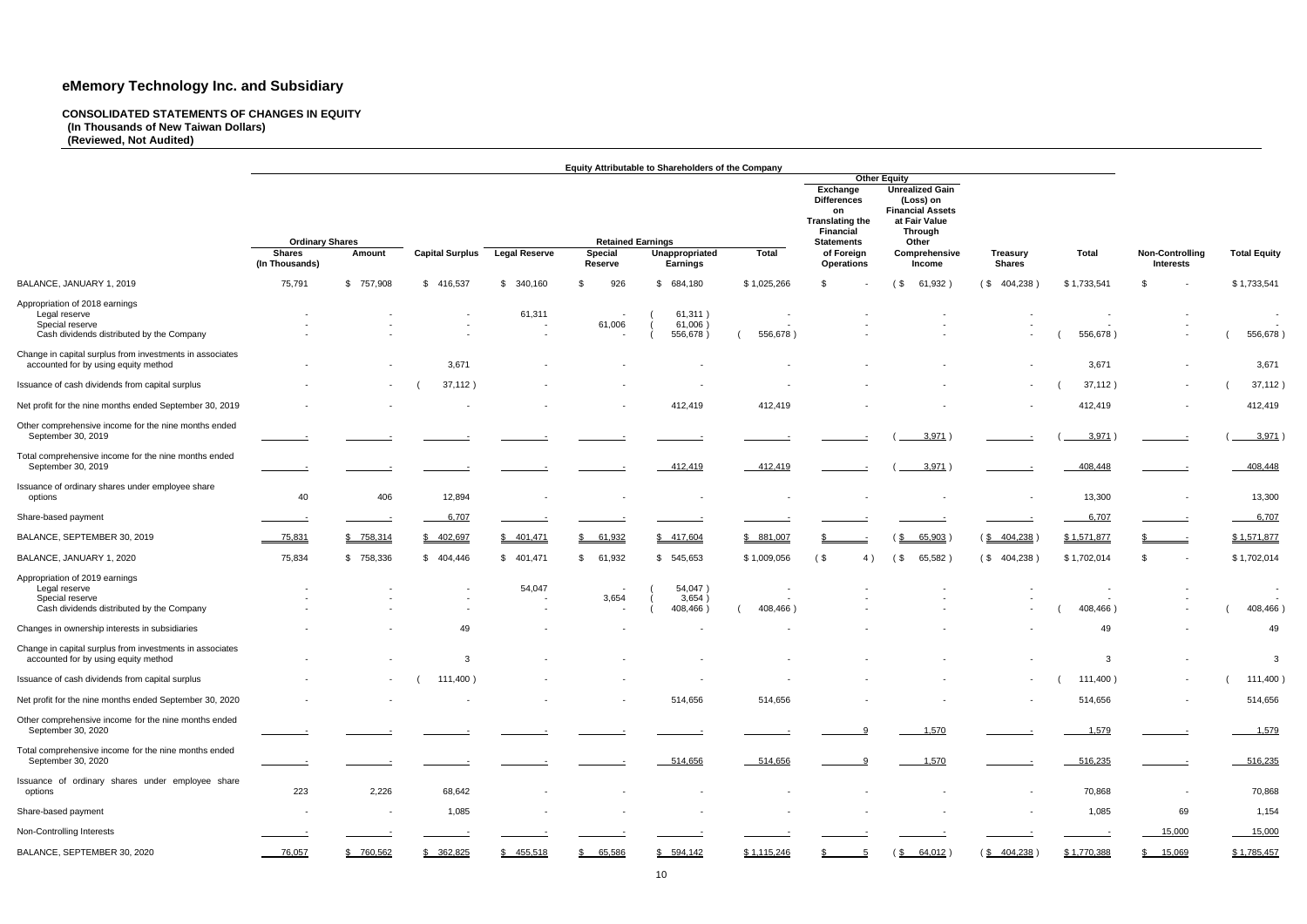**CONSOLIDATED STATEMENTS OF CASH FLOWS (In Thousands of New Taiwan Dollars) (Reviewed, Not Audited)**

|                                                   | <b>For the Nine Months Ended</b><br>September 30 |               |
|---------------------------------------------------|--------------------------------------------------|---------------|
|                                                   | 2020                                             | 2019          |
| CASH FLOWS FROM OPERATING ACTIVITIES              |                                                  |               |
| Profit before income tax                          | \$<br>600,062                                    | \$<br>477,031 |
| Adjustments for:                                  |                                                  |               |
| Depreciation expenses                             | 31,908                                           | 30,205        |
| Amortization expenses                             | 11,961                                           | 10,959        |
| Expected credit loss (gain)                       | 13,738                                           | 3,435)        |
| Finance costs                                     | 122                                              | 140           |
| Interest income                                   | 6,064)                                           | 7,537)        |
| Dividend income                                   | 1,210)                                           | 291)          |
| Share-based payment                               | 1,203                                            | 6,707         |
| Share of loss of associates                       | 2,703                                            | 3,361         |
| Loss on disposal of property, plant and equipment | 35                                               |               |
| Gain on disposal of investments                   | 48)                                              | 95)           |
| Net loss (gain) on foreign currency exchange      | 7,111                                            | 725)          |
| Intangible assets transferred to expenses         | 110                                              |               |
| Lease modification benefit                        | 12)                                              |               |
| Changes in operating assets and liabilities       |                                                  |               |
| Accounts receivable                               | 39,149)                                          | 16,437        |
| Other receivables                                 | 1,650                                            | 48)           |
| Other receivables - related parties               | 17)                                              | 218)          |
| Prepayments                                       | 14, 148)                                         | $12,409$ )    |
| Other current assets                              | 667                                              | 989)          |
| <b>Contract liabilities</b>                       | 23,165                                           | 3,839)        |
| Other payables                                    | 8,710                                            | 5,629)        |
| Other current liabilities                         | 5,319                                            | 109           |
| Net defined benefit liabilities                   | 469)                                             | 416)          |
| Bonuses payable to employees and directors        | 22,445                                           | 12,284)       |
| Cash generated from operations                    | 669,792                                          | 497,034       |
| Interest received                                 | 6,187                                            | 7,555         |
| Income tax paid                                   | 79,608)                                          | 95,925)       |
| Net cash generated from operating activities      | 596,371                                          | 408,664       |

(Continued)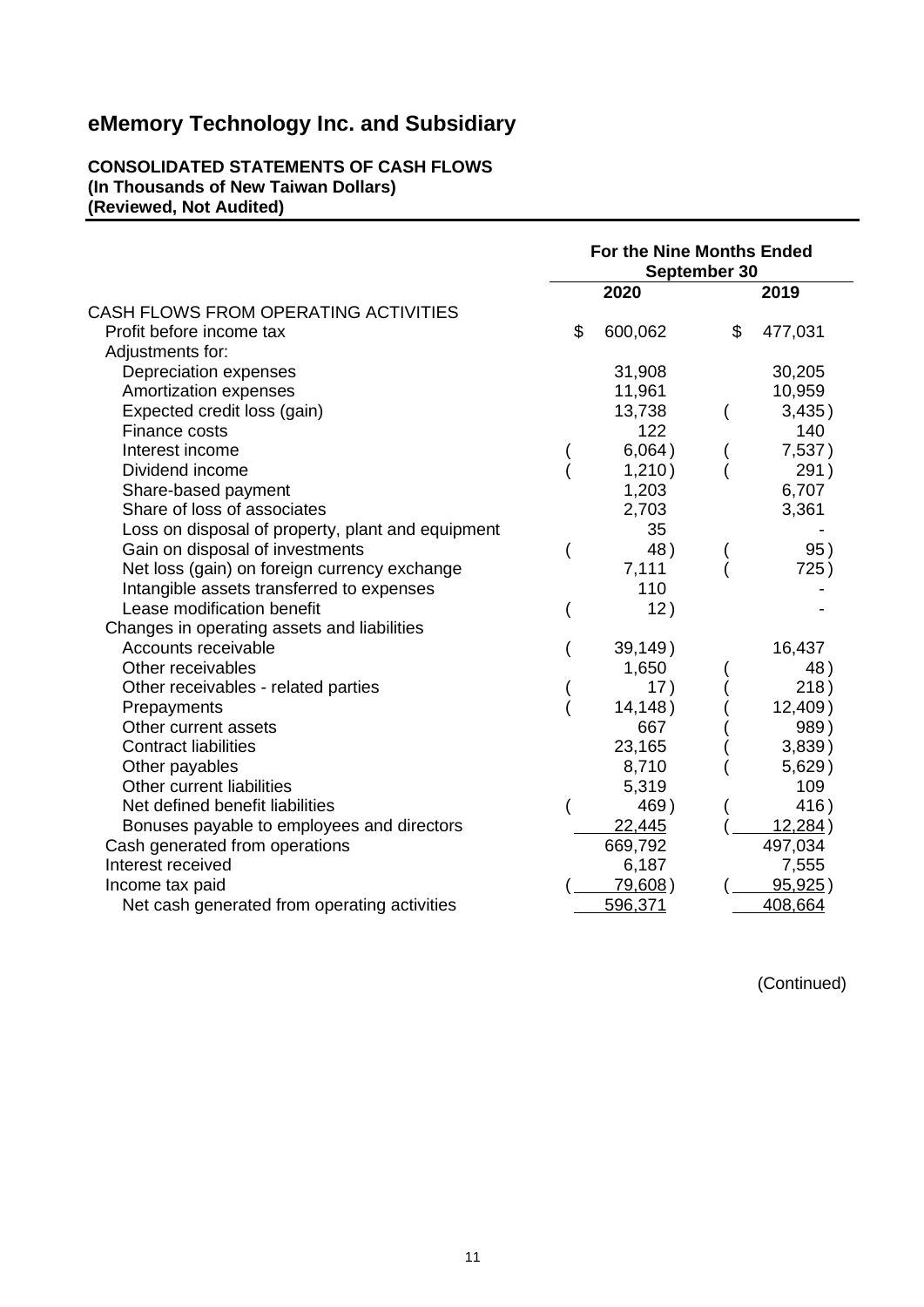#### **CONSOLIDATED STATEMENTS OF CASH FLOWS (In Thousands of New Taiwan Dollars) (Reviewed, Not Audited)**

|                                                                                                 | For the Nine Months Ended<br>September 30 |                  |    |             |  |
|-------------------------------------------------------------------------------------------------|-------------------------------------------|------------------|----|-------------|--|
|                                                                                                 | 2020                                      |                  |    | 2019        |  |
| CASH FLOWS FROM INVESTING ACTIVITIES<br>Proceeds from disposal of financial assets at amortized |                                           |                  |    |             |  |
| cost                                                                                            | \$                                        | 33,500           | \$ |             |  |
| Acquisition of financial assets at fair value through profit<br>or loss                         |                                           | 626,000)         |    | 592,000)    |  |
| Proceeds from disposal of financial assets at fair value<br>through profit or loss              |                                           | 626,048          |    | 592,095     |  |
| Acquisition of property, plant and equipment                                                    |                                           | 26,534)          |    | 21,698)     |  |
| Increase in refundable deposits                                                                 |                                           | 9)               |    | 18)         |  |
| Acquisition of intangible assets                                                                |                                           | 13,382)          |    | 13,259)     |  |
| Dividend received                                                                               |                                           | 1,210            |    | 291         |  |
| Net cash used in investing activities                                                           |                                           | 5,167)           |    | 34,589)     |  |
| CASH FLOWS FROM FINANCING ACTIVITIES                                                            |                                           |                  |    |             |  |
| Increase in short-term bank loans                                                               |                                           | 20,000           |    |             |  |
| Repayment of the principal portion of lease liabilities                                         |                                           | 2,321)           |    | 2,251)      |  |
| Dividend paid                                                                                   |                                           | 519,866)         |    | 593,780)    |  |
| Exercise of employee share options<br>Increase in non-controlling interests                     |                                           | 70,868<br>15,000 |    | 13,300      |  |
| Interest paid                                                                                   |                                           | 116)             |    | 140)        |  |
| Net cash used in financing activities                                                           |                                           | 416,435)         |    | 582,871)    |  |
| EFFECTS OF EXCHANGE RATE CHANGES ON THE                                                         |                                           |                  |    |             |  |
| <b>BALANCE OF CASH HELD IN FOREIGN CURRENCIES</b>                                               |                                           | 3,991)           |    | 446         |  |
| NET INCREASE (DECREASE) IN CASH                                                                 |                                           | 170,778          |    | 208,350)    |  |
| CASH AT THE BEGINNING OF THE PERIOD                                                             |                                           | 1,263,858        |    | 1,302,003   |  |
| CASH AT THE END OF THE PERIOD                                                                   |                                           | \$1,434,636      |    | \$1,093,653 |  |

(Concluded)